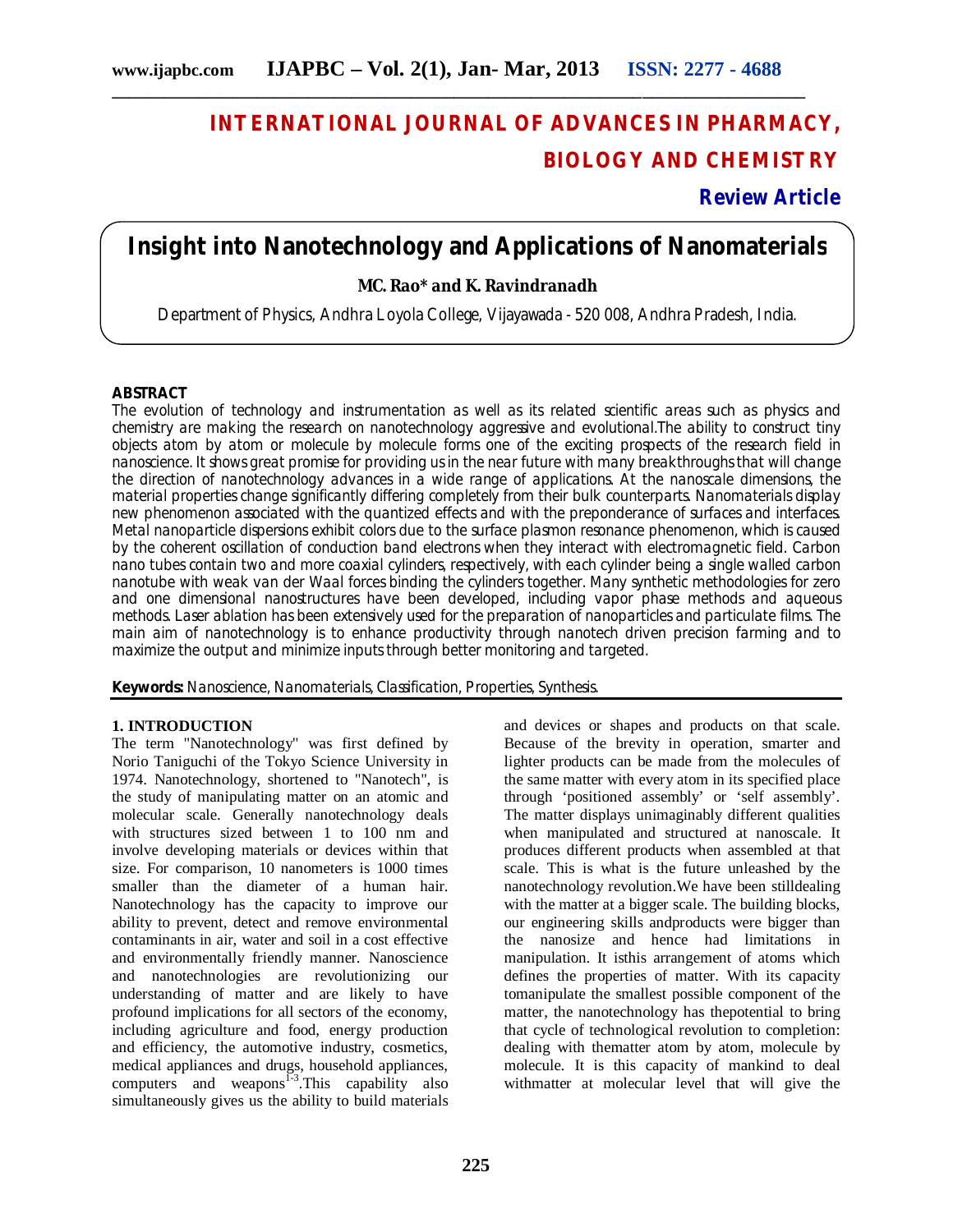mankind a historical new ability to shape,process and create things which have never been thought of.

Nanotechnology, introduced almost half century ago, is one of the most active research areas with both novel science and useful applications that has gradually established it in the past two decades. The evolution of technology and instrumentation as well as its related scientific areas such as physics and chemistry are making the research on nanotechnology aggressive and evolutional. Not surprisingly, it is observed that expenditure on nanotechnology research is significant. The U.S. National Nanotechnology Initiative (NNI) expenditures exceed \$1 billion each year, with the President's 2008 budget for NNI at \$1.5 billion. However, the research is mainly moving forward motivated by immediate profitable return generated by high value commercial products<sup>4</sup>. The branch of nanoscience and technology is trulymulti-disciplinary and is an emerging technology withfull of promises to have an impact on virtually everyspectrum of civilization including communications,computing, textiles, cosmetics, sports, therapy,automotives, environmental monitoring, fuel cells andenergy devices, water purification, food and beverageindustry, etc. The ability to construct tiny objectsatom by atom or molecule by molecule forms one ofthe exciting prospects of the research field in nanoscience. It shows great promise for providing us in thenear future with many breakthroughs that will changethe direction of nanotechnology advances in a widerange of applications<sup>5-7</sup>.

Metal oxides play a very important role in many areas of chemistry, physics and materials science. The metal elements are able to form a large diversity of oxide compounds.These can adopt a vast number of structural geometries with an electronic structure that can exhibit metallic, semiconductor or insulator character. In technological applications, oxides are used in the fabrication of microelectronic circuits, sensors, piezoelectric devicesand fuel cells, coatings for the passivation of surfaces against corrosionand as catalysts. In the emerging field of nanotechnology, a goal is to make nanostructures or nanoarrays with special properties with respect to those of bulk or single particle species. Oxide nanoparticles can exhibit unique physical and chemical properties due to their limited size and a high density of corner or edge surface sites. Particle size is expected to influence three important groups of basic properties in any material. The first one comprises the structural characteristics, namely the latticesymmetry and cell parameters. Bulk oxides are usually robust and stable systems with well-defined crystallographic structures. However, the growing importance of surface free energy and stress with decreasing particle size must

be considered, changes in thermodynamic stability associate with size can induce modification of cell parameters and structural transformations and in extreme cases the nanoparticle can disappear due to interactions with its surrounding environment and a high surface free energy. In order to display mechanical or structural stability, a nanoparticle must have a low surface free energy. As a consequence of this requirement, phases that have a low stability in bulk materials can become very stable in nanostructures. This structural phenomenon has been detected in TiO<sub>2</sub>, VO<sub>x</sub>, Al<sub>2</sub>O<sub>3</sub> or MoO<sub>x</sub> oxides<sup>8-</sup> <sup>10</sup>.Cobalt-based nanoparticles reside between the most promising materials for technological applications like information storage, magnetic fluids and catalysts. The low crystal anisotropy of cobalt also promotes their study them as a model system for the effects of size, shape, crystal structure and surface anisotropy on their macroscopic magnetic response. A variety of methods to the preparation of cobalt colloid dispersions has been reported. The most commonare the reduction of a cobalt salt and the thermal decomposition of a cobaltcarbony $l^{11, 12}$ .

# **2. PROPERTIES OF NANOMATERIALS**

At the nanoscale dimensions, the material properties change significantly differing completely from their bulk counterparts. Nanomaterials display new phenomenon associated with the quantized effects and with the preponderance of surfaces and interfaces. The quantization effect arises in nanometer regime because the overall dimensions of objects are comparable to the characteristic wavelength of fundamental excitations in materials.As the size of material decreases, the percentage of surface atoms increases, thus increasing the reactivity and making them highly reactive catalysts, as surface atoms are the active centers for elementary catalytic processes. For example, iron nanoparticles of sizes 3 nm, 10 nm and 30 nm will have 50%, 10% and 5% of atoms on surface. Among the surface atoms, atoms sitting on the edges and corners are more reactive than those in planes. Also, the percentage of atoms at the edges and corners increases with decrease in the particle size and therefore, smaller metal particles are preferred for catalysis. An interesting feature of metal and semiconductor nanoparticles is their optical property. These nanomaterials exhibit interesting shape and size dependent optical properties due to quantum confinement. However, in a bulk crystal, the properties of material depend on chemical composition and not on size. Due to the decrease in size of a crystal towards nanometer regime, the electronic structure is altered from continuous electronic bands to discrete or quantized electronic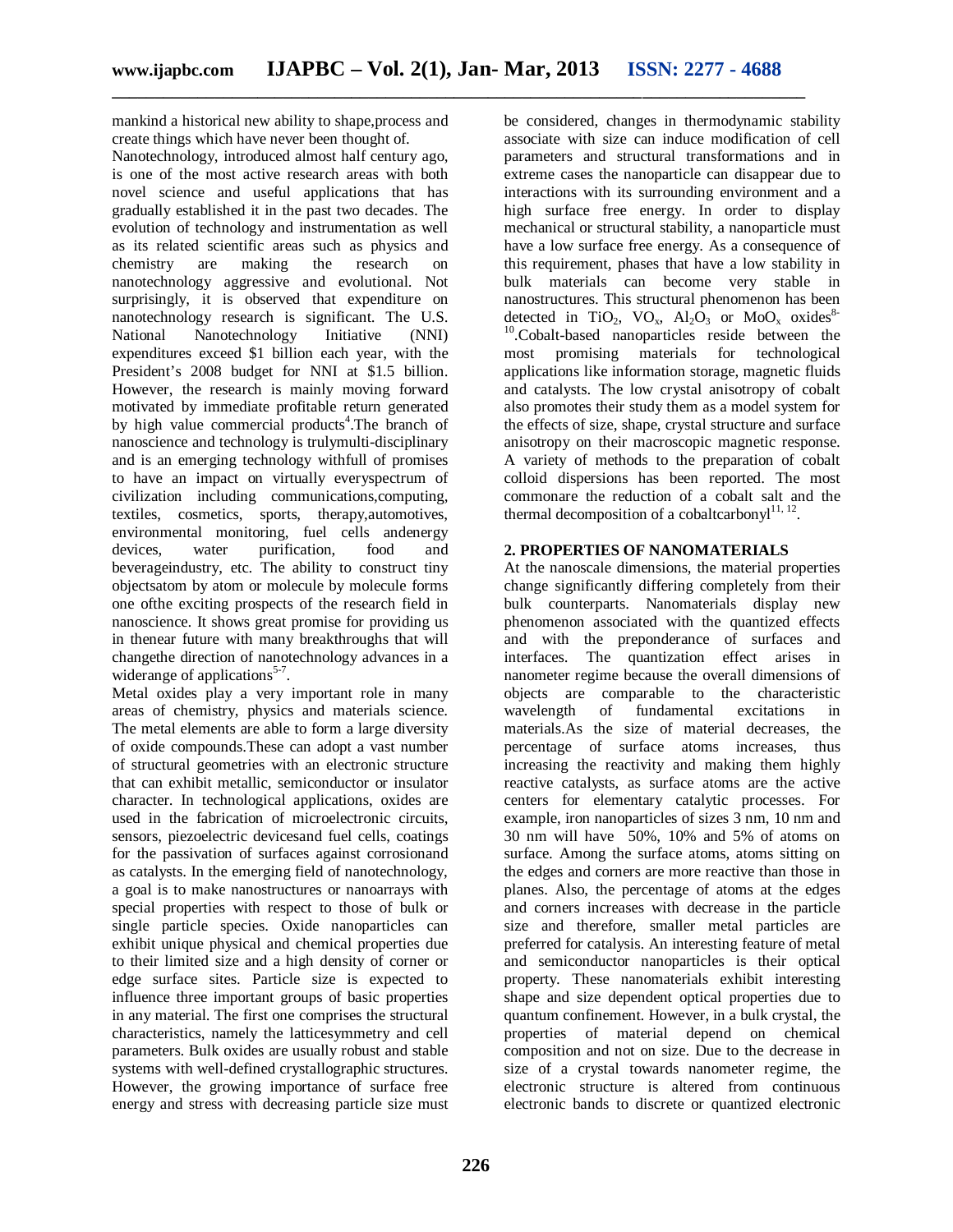levels. Therefore, the continuous optical transitions between the electronic bands become discrete and the properties of nanomaterial become size dependent<sup>13</sup>.

Metal nanoparticle (Au, Ag and Cu) dispersions exhibit colors due to the surface plasmon resonance (SPR) phenomenon, which is caused by the coherent oscillation of conduction band electrons when they interact with electromagnetic field. During SPR, polarization of the electrons with respect to the much heavier ionic core is induced by the electric field of an interacting light wave. This creates a net charge difference at nanoparticle surface, which acts as a restoring force. Thus, a dipolar oscillation of all the electrons with the same phase is created. The so observed color originates from the strong absorption by the metal nanoparticles when the frequency of electromagnetic field becomes resonant with the coherent oscillation of electron motion. The frequency and width of SPR depends on the metal nanoparticle size, shape, dielectric constant of the metal itself and the surrounding medium. Similarly, other important properties such as electronic properties, magnetic properties, melting point and catalytic properties of the nanomaterials depending on their shape, size, composition and surrounding medium have been studied in great detail<sup>14</sup>.

Another most important property of nanomaterials, especially semiconductor nanoparticles, is to exhibit photocatalytic behavior. Size dependent properties (quantization) of semiconductors (such as  $TiO<sub>2</sub>$  and ZnO etc.) and quantized charging effects in metal nanoparticles provide the basis for developing new and effective systems. These nanostructures provide innovative strategies for designing next generation energy conversion devices. In a semiconductor, the energy difference between the valence band and the conduction band is known as the "Band Gap". When it absorbs radiation from sunlight or illuminated light source, it generates pair of electron and hole. This stage is known as the semiconductors, photoexcitation state. The recombination of electron-hole pair may result in light emission with appropriate further reactions. These semiconductors behave as photo catalysts<sup>15</sup>. Nanotechnology has created a kind of revolution as this new area encompasses physics, chemistry, materials science and engineering and also biology and medicine. Several applications are envisaged from these interesting materials in the field of sensors, catalysis, diagnostic tools, therapeutic agents, drug/gene delivery vehicles, solar cells, plasmonics devices, cosmetics, coating materials, cell imaging, fuel cells, photonic band gap materials, single electron transistors, non-linear optics devices and surface enhanced Raman spectroscopy<sup>16</sup>.

Two principal factors cause the properties of nanomaterials to differ significantly from other materials:increased relative surface area and quantum effects. To understand the effect of particle size on surface area, consider a U.S. silver dollar. The silver dollar contains 26.96 grams of coin silver, has a diameter of about 40 mm and has a total surface area of approximately 27.70 square centimeters. If the same amount of coin silver were divided into tiny particles - say 1 nanometer in diameter, the total surface area of those particles would be 11,400 square meters. When the amount of coin silver contained in a silver dollar is rendered into 1 nm particles, the surface area of those particles is 4.115 million times greater than the surfacearea of the silver dollar!<sup>17</sup>.

**Electrical properties:**The electrical properties of nanomaterials vary betweenmetallic to semiconducting materials. It depends on thediameter of the nanomaterials. The very high electricalconductivity of nanomaterial is due to minimumdefects in the structure.

**Thermal conductivity:**The thermal conductivity of nanomaterials are veryhigh, is due to the vibration of covalent bonds. Itsthermal conductivity is 10 times greater than the metal.The very high thermal conductivity of nanomaterial isalso due to minimum defects in the structure.

**Mechanical properties:**Nanomaterials are very strong and withstand extremestrain. Most of the materials fracture on bendingbecause of the presence of more defects, butnanomaterials possesses only few defects in the structure<sup>18</sup>.

## **3. CARBON NANOSTRUCTURE PROPERTIES AND APPLICATIONS**

Single walled carbon nanotubes (SWCNT) form a hexagonal network of carbon atoms rolled into a seamless, hollow cylinder, with each end capped with half a fullerene molecule. Rolling of the graphene sheet at different angles creates a visible twist or spiral in the molecular structure, giving it chiral properties. The basic structure of a SWCNT is specified by a single vector called the chiral vector Ch. As shown in Fig. 1, this vector is denoted by OA and is the section of the nanotube perpendicular to the nanotube axis, which when rolled up is the circumference of the tube. Fig. 1 shows the unrolled lattice of the nanotube and, in this case, the direction of the nanotube axis is given by the vector OB. The lattice can then be rolled to form a cylinder by lining up the points so that O is on top of A and B is on top of  $B<sup>19</sup>$ . Carbon nano tubes (CNT) can be found in other forms, for example the double walled carbon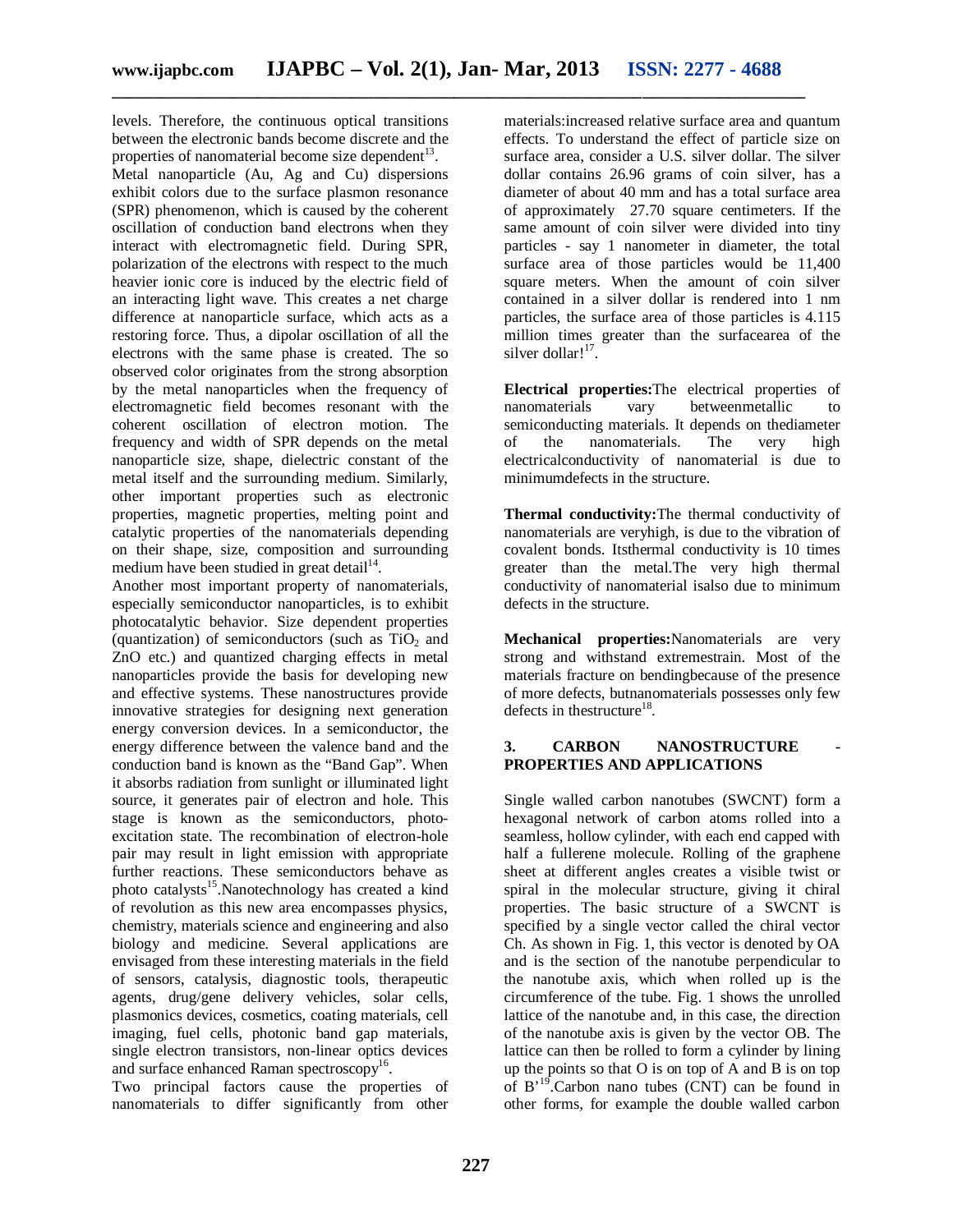nanotubes (DWCNT) (Fig. 2b) and multi walled carbon nanotubes (MWCNT) (Fig. 2a and2c). DWCNT and MWCNT contain two and more coaxial cylinders, respectively, with each cylinder being a SWCNT with weak van der Waal forces binding the cylinders together.

Carbon nanofiber (CNF) is characterized by a graphitic like structure with variable alignments of laminated hexagon layers along the fiber axis. The graphitic platelet sheets that make up the nanofiber can be mainly divided into three different configurations, as shown in Fig. 3. Fig. 3b shows that the graphitic layers are at an angle to the fiber axis and this is usually called the herringbone or cup stacked structure due to its shape. In the final configuration, graphitic layers are positioned perpendicular to the fiber axis and are stacked on top of each other(Fig.  $3c)^{20}$ . Due to their remarkable properties, CNTs have been investigated for various applications such as light emitting diodes, sensors, actuators, logic circuits, super capacitors, filters and ceramic and reinforced composites. CNFs are used in fuel cells, super capacitors sensors and tissue engineering and composite applications<sup>21</sup>.

Electrostatic force microscopy (EFM) has been widely used to investigate electrostatic properties of nanomaterials. In EFM experiments, an AC bias voltage with frequency ω is applied between a conducting atomic force microscope (AFM) probe and the sample. A lock-in amplifier at the same AC frequency ω is used to detect interaction forces between the tip and the electrostatic field due to static charges and permanent dipole moments of the sample. In addition, a dipole moment in the sample induced by the AC bias voltage also interacts with the tip. This dielectric force oscillates at the double frequency and is thus detected using a separate lockin amplifier at the 2ω frequency. The electrostatic force channel in EFM has been utilized in investigating nanometer-scaled distribution of charge and electric dipole moment, surface potential variation, charge storage, and leakage in materials and devices.The 2ω channel in EFM has also been utilized to measure the equivalent dielectric constant of individual  $SWCNT^{22}$ .

#### **4. SYNTHESIS OF NANOMATERIALS**

Nanomaterials can be synthesized by any one of the following methods

**Pyrolysis:**It involves pyrolysis of hydrocarbons such asacetylene at 7000C in the presence

of Fe-silica or Fegraphitecatalyst under inert conditions.

**Carbon arc method:**It is carried out by applying direct current  $(60-100 \text{ A}$  and  $20-25 \text{ V})$  arc between graphite electrodes of10-20μm diameter.

**Laser evaporation method:**It involves vapourisation of graphite containingsmall amount of

Co and Ni, by exposing it to laserbeam at 12000C in a quartz tube reactor. An inert gaslikeargon is allowed to pass into the reactor to sweepthe evaporated carbon atoms from thefurnace to thecopper collector, on which the nanomaterials condense.

**Chemical vapour deposition:**It involves decomposition of vapour ofhydrocarbons such as methane, ethylene, acetylene,etc., at 11000C in presence of catalysts like Ni, Co, Fesupported on MgO.Fig. 4 shows the**s**chematic outlines of the various approaches for the synthesis of nanoparticles $^{23}$ .

Combustion synthesis (CS) or self-propagating hightemperaturesynthesis (SHS) is an effective, low-cost method for productionof various industrially useful materials. Today CS hasbecome a very popular approach for preparation of nanomaterialsand is practised in65 countries. Recently, a number of importantbreakthroughs in this field have been made, notably for developmentof new catalysts and nanocarriers with properties better thanthose for similar traditional materials. The extensive research carriedout in last five years emphasized the SHS capabilities for materialsimprovement, energy saving and environmental protection.The importance of industrialization of the SHS process is also realized.All these aspects were adequately brought out and discussedin the international conference devoted to the 40th anniversary ofSHS, which was held at ISMAN (Chernogolovka, Russia) in October2007<sup>24</sup>. Nanostructured ZnO materials have drawn broad attention due to its wide range of applications in ultraviolet (UV) lasers, power generators,solar cells, gas sensors, field emission devices, capacitors, varistors, transparent UV resistance coating, photoprinting, electrophotography, electrochemical and electromechanical nanodevices, sun screen lotion (cream), cosmetic and medicated creams etc. Some of the future applications include catalysts for organic reactions and delivering drugs to infected areas of body.

Many synthetic methodologies for zero and onedimensional ZnO nanostructures have been developed, including vapor phase methods and aqueous methods.The vapor-phase method usually employs vacuum, sophisticated equipment and elevated temperature which restrict the type of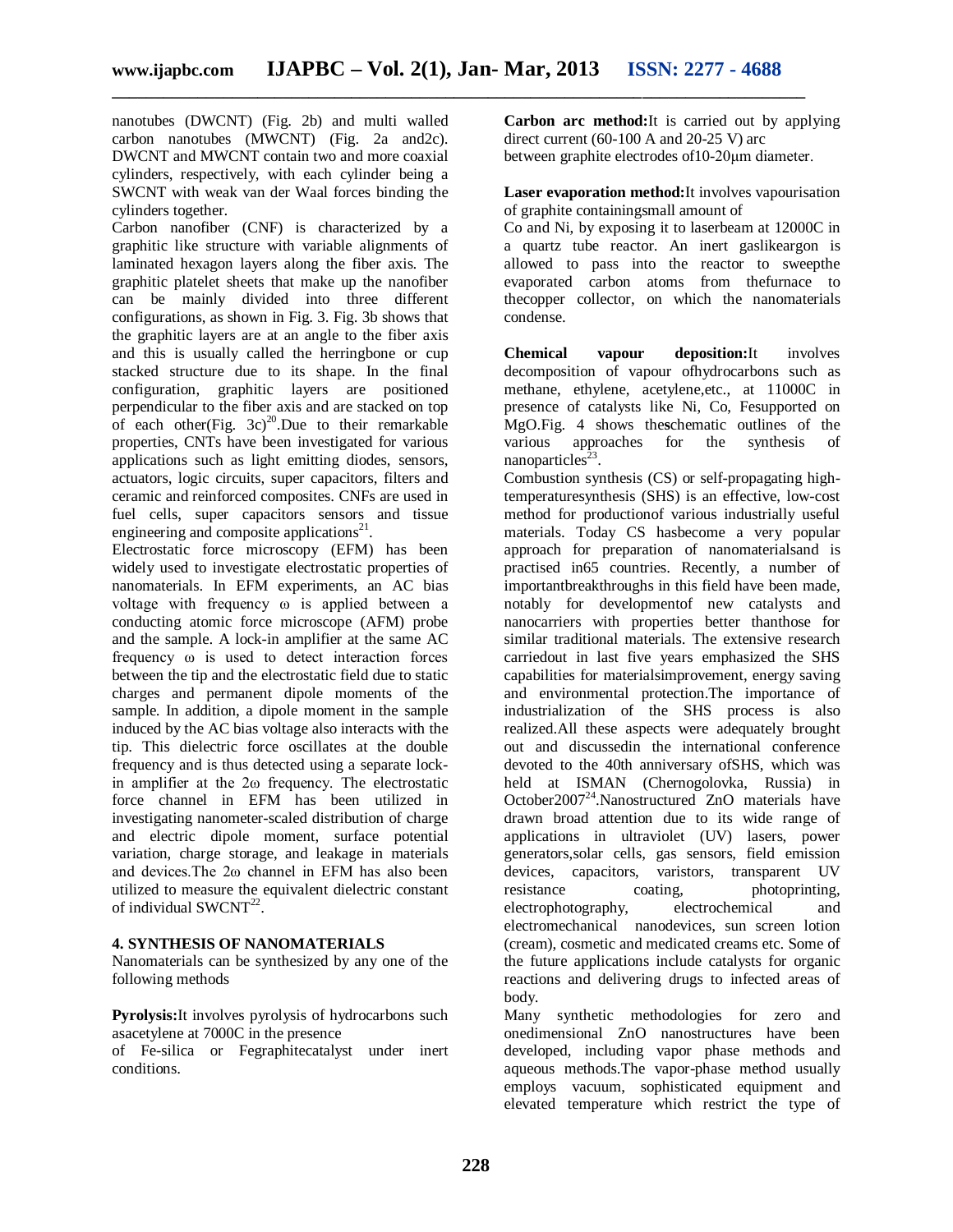substrate used, in contrast to the low-cost and simple aqueous methods. However, simple methods for preparation of high quality nanostructures with high yield and good control on shape and size are very less. Among the aqueous methods, the hydrothermal method has emerged as a powerful method for the fabrication of one-dimensional nanomaterials with some significant advantages, such as controllable structures and a cost effective, low-temperature, substrate independent and less complicated technique. However, yield and quality of the product material is usually not addressed. For example, Kale et al. reported synthesis of high-yield of flowerlike ZnO nanorods using a hydrothermal method<sup>25</sup>. However, near band edge UV emission was not observed from those samples due to poor quality of the material and large defect concentration. Similarly, large-scale synthesis of ZnO flower-like and brush pen-like nanostructures by a hydrothermal decomposition route showed very weak UVemission and strong green emission<sup>26</sup>. In majority of the studies, the product suffers from poor optical properties due to presence of large concentration of intrinsic defects in ZnO. Chu et al recently reported a solution-based, high yield synthesis of cobalt-doped<br>
ZnO nanorods with roomtemperature roomtemperature ferromagnetism<sup>27</sup>. However, the reported studies have product yield below 50%. Hence, large scale and high yield synthesis of defect free ZnO nanostructures is imperative to meet the demand for emerging applications<sup>28</sup>. Cuprous iodide (CuI) has attracted much attention because of its unusual feathers such as large band gap, a negative spin-orbit splitting, an unusually large temperature dependency, anomalous diamagnetism behavior, large ionicity, new high pressure phase etc. and potential applications in superionic conductor, solid-state solar cells, catalysis for synthesis of organic compounds and others. Nano size CuI is being pursued with great interest because of several possible technical applications in catalysis, drug delivery systems, separation techniques, photonics as well as piezoelectric and other dielectric devices<sup>29</sup>.

Fluorescent nanoparticles have attracted increasing researchattention due to their promising applications covering electroopticsto bionanotechnology. To date, typical photo luminescentparticles have been developed from compounds oflead, cadmium and silicon. But these materials also haveraised concerns over potential toxicity, environmental harmand poor photostability. The need for photoluminescentnanostructures emitting in visibleto-near infrared (NIR)spectral range is rapidly increasing. Compared toconventional measurements made in the ultravioletvisible region, spectrofluorimetrywithin the therapeutic windowof

700-1200 nm has many advantages, such as lower levels ofbackground interference and deeper penetration of living tissues. NIR photoluminescence (PL) obtained from NIRexcitation holds great promise for in vivo uses at significantdepths in biological media and the development of noninvasivediagnostic techniques. Consequently, an excellent fluorescent nanoparticle for bio applications should be more stable, and less toxic as well as exhibit good NIR emission. Compared to traditional quantum dots (QDs) and organic dyes, photo luminescent carbon nanomaterials are superior in chemical inertness and likely lower toxicity. The emergence of photo luminescent carbon-based nanomaterials has presented exciting opportunities for searching for fluorescent nanomaterials. Moreover, the up-conversion nanomaterials for biological luminescent labels also have attracted great attentions due to their unique luminescent properties with long lifetime and superior photo stability. In comparison with down conversion fluorescent materials, up-conversion materials have many advantages in biological applications, such as noninvasive and deep penetration of NIR radiation, the absence of auto fluorescence of biological tissues, and feasibility of multiple labeling with different emissions under the same excitation. A recent study indicated that core-shell structured CNPs have twophoton active luminescence with excitation in the NIR range. Thus, we can expect that carbon-based fluorescent nanoparticles may possess visible, NIR, and up-conversion luminescence synchronously, which are extremely important for fundamental and practical applications<sup>30</sup>.

# **5. NANOCRYSTALS**

Nanocrystals are zero-dimensional particles and can be prepared by several chemical methods, typical of them being reduction of salts, solvothermal synthesis and the decomposition of molecular precursors, of which the first is the most common method used in the case of metal nanocrystals. Metal oxide nanocrystals are generally prepared by the decomposition of precursor compounds such as metal acetates, acetylacetonates and cupferronates in appropriate solvents, often under solvothermal conditions. Metal chalcogenide or pnictide nanocrystals are obtained by the reaction of metal salts with a chalcogen or pnicogen source or the decomposition of single source precursors under solvothermal or thermolysis conditions. Addition of suitable capping agents such as long-chain alkane thiols, alkyl amines and trioctylphosphine oxide (TOPO) during the synthesis of nanocrystals enables the control of size and shape. Monodisperse nanocrystals are obtained by post-synthesis size-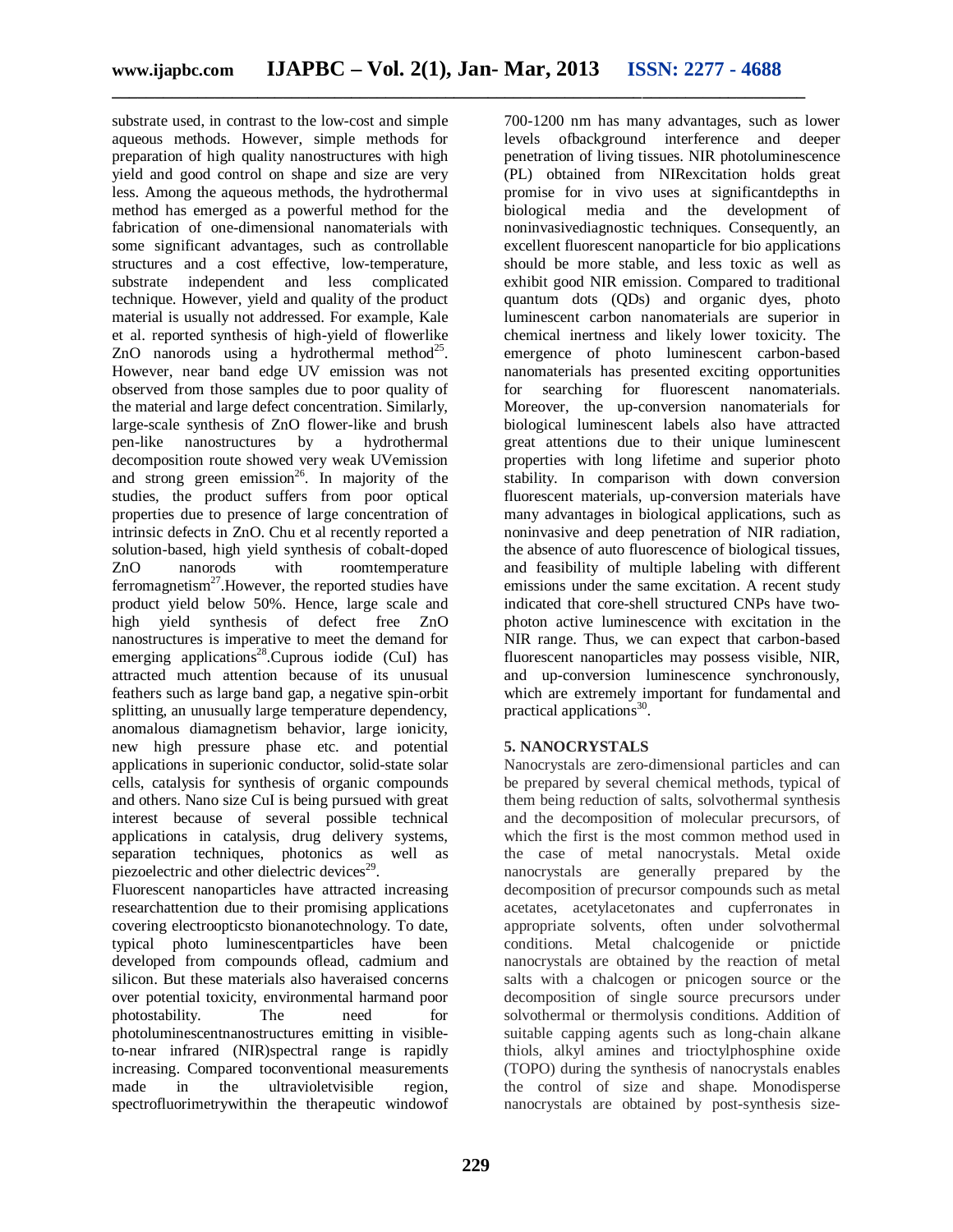selective precipitation<sup>31</sup>. Solid metallic nanoparticles are well-known for their attractive optical properties, strong optical resonance and a large and fast nonlinear optical polarizability associated with the Plasmon frequency of the conduction electron in the particle.Colloidal metal shells on the other hand can have resonance that can be tuned over a wide range as a function of the core-to-shell ratio. The greatly enhanced ability to manipulate the boundary conditions of the resonating conduction electrons makes it possible to cover theoretically the ultraviolet, visible and infrared parts of the spectrum. Westcott et al. have shown in several papers how such shells composedof gold can be grown around silica colloids and how the single particle properties can be exploited. Silica colloids provide for a convenient dielectric core as they can be grown with a small polydispersity<sup>32</sup>.

#### **6. EXAMPLES OF WHERE NANOTECHNOLOGY IS BECOMING USED**

**Nanowire and nanotube arrays for EMI shielding:**Composite materials with superior thermal, electrical and mechanical properties, metal and semiconductor nanowires as tags forbioassays, etc. Carbon nanotubes, seamless tubes of graphite sheets of nanosized diameter, include SWCNT and MWCNT. In some cases, the ends of the nanotubes are open,whereas in other cases they are closed off with full fullerenecaps. Depending on sheet direction and diameter a nanotubemay be either metallic or semi-conducting. Compared with allother kinds of natural materials, carbon nanotubes have the highesttheoretical strength, although their specific gravity is onlyone-sixth of steel. Carbon nanotubes provide special advantagesin shielding and absorbing electromagnetic radiation, fieldemission, thermal conductivity, hydrogen storage, adsorption,catalyzing, etc.

**Chemical gas sensing:**Robust low power micro sensors and micro sensor arrays with high sensitivity and selectivity, such as humidity sensors, solid state resistive sensors, combustible gas sensors, etc.

**Ceramic MEMS:**2D and 3D micro components and micro electromechanical devices for harsh application environments, high aspect ratio MEMS, micro channel plates, etc.

**Energy conversion:** Photo-voltaics, radiation detection, electroluminescent andlasing materials and devices, components for mesoscopic energysources, etc.

**Electronics and related fields:**Scanning probes and scanning microscopy standards, storage

media and Terabit memory, flat panel displays, vacuummicroelectronics for harsh environments, field emission cathodes,photonic band gap materials and devices, etc.

**Marine anti-fouling:**Due to the small size of the nanomaterials, the particles are held in the coating lattice and are not readily leached out of the coating by the marine environment, while slowly releasing ions to help provide longer-term anti-fouling character. The need for longevity of antimicrobial activity in marine environments is widely recognized.

**Semiconductor polishing:**As the semiconductor industry continues to move forwardto smaller chip architecture, the need for advanced CMP slurriesbecomes a requirement that cannot be met by the slurriesprovided in the past. Currently fumed silica and colloidal silicaare being used. Both of these are nanoparticles used for severaldecades already. New types are being developed now includingceria, mixed rare earth metal oxides and alumina dispersionswhich are on the forefront of providing high planarity surfacesand efficient removal rates. The unique surface chemistry ofthese nanomaterials allows formulation of highly concentrateddispersions at a variety of pH. Cabot is another leader developingproducts for this market.

**Sunscreen formulations:**Nanomaterials can act as sun blockers to protect human skinin formulations that go on smooth, silky and clear. Eliminatingunnecessary exposure to the harmful UV rays of the sun hasincreasingly become a key health concern.

**Catalysts:**The use of nanomaterials based on rare earth metal oxidesallows for the preparation of thinner active layers, which canmean less precious metal usage. These nanomaterials also allowfor the preparation of higher solids dispersions that are verystable, minimizing the number of coating steps and lossesdue to flocculated dispersions. Automotive catalytic convertersare a key focus area for catalyst performance. One way toachieve lower emissions in a cost effective manner is to utilizeco-catalysts that provide good oxygen storage capability andthermal stability in thinner layers. Nan ceria and mixed rareearth metal oxides meet the criteria necessary to enhance catalyticconverter performance when properly incorporated intoa catalyst system, and because they are dense, single phaseindividual crystals, there is nothing to collapse during thermalcycling<sup>33</sup>.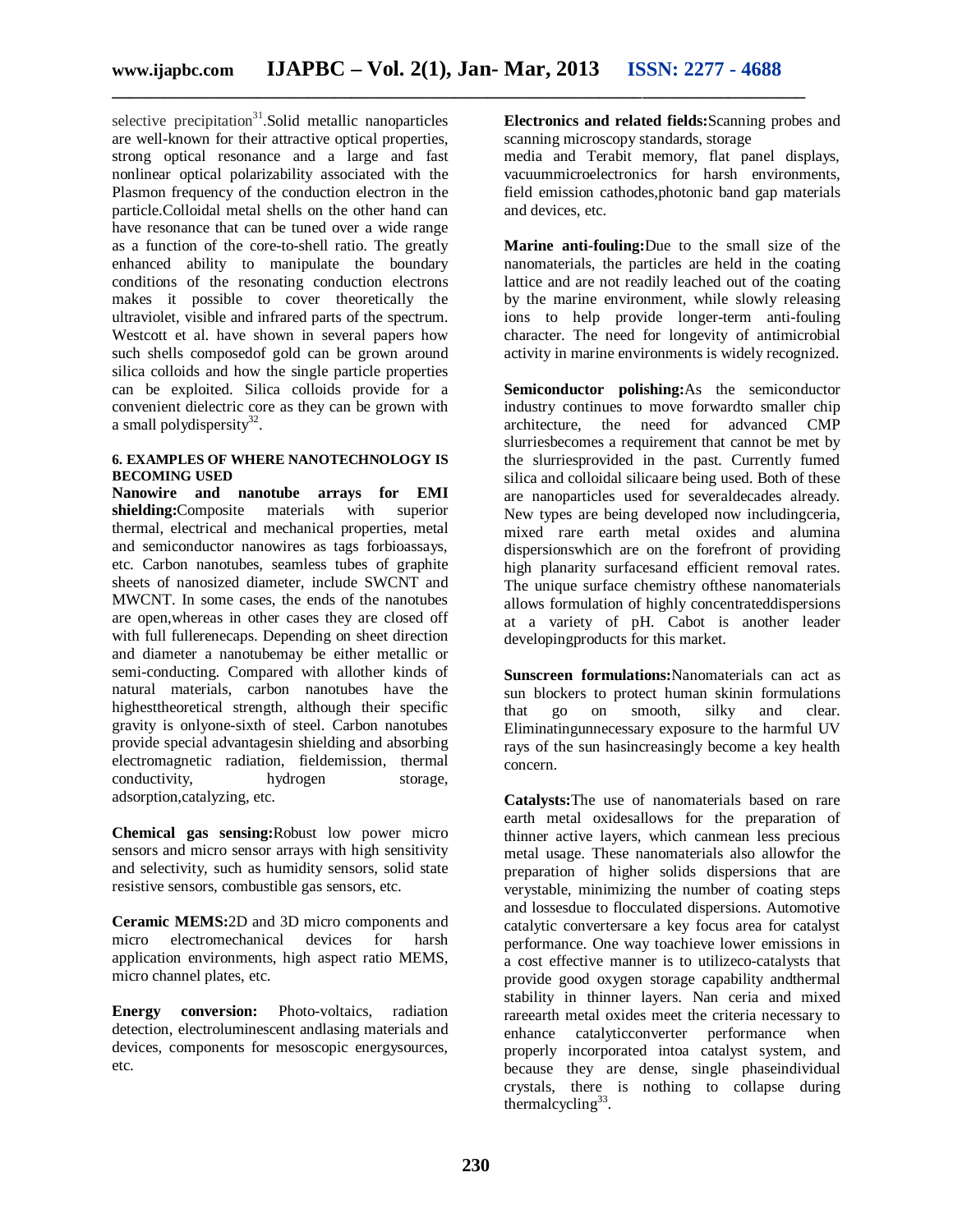#### **7. CONCLUSIONS**

Nanoscience refers to the science & discipline and nano technology refers the applied part of it including the engineering to control, manipulate and structure the matter at an unimaginably small scale: nano scale. Nanotechnology is one of the most active research areas with both novel science and useful applications that has gradually established it in the past two decades. Expenditure on nanotechnology research is significant; however, the research is continuously

moving forward motivated by immediate profitable return generated by high value commercial products. The mankind has seen several technology revolutions in the past: industrial, agricultural, medical and infotech in a course of two centuries. Chemical sensors from nanoparticles and nanowires enhanced the sensitivity and sensor selectivity. The main aim is to enhance productivity through nano tech driven precision farming and to maximize the output and minimize inputs through better monitoring and targeted.



**Fig. 1: Chirality in nanotubes**

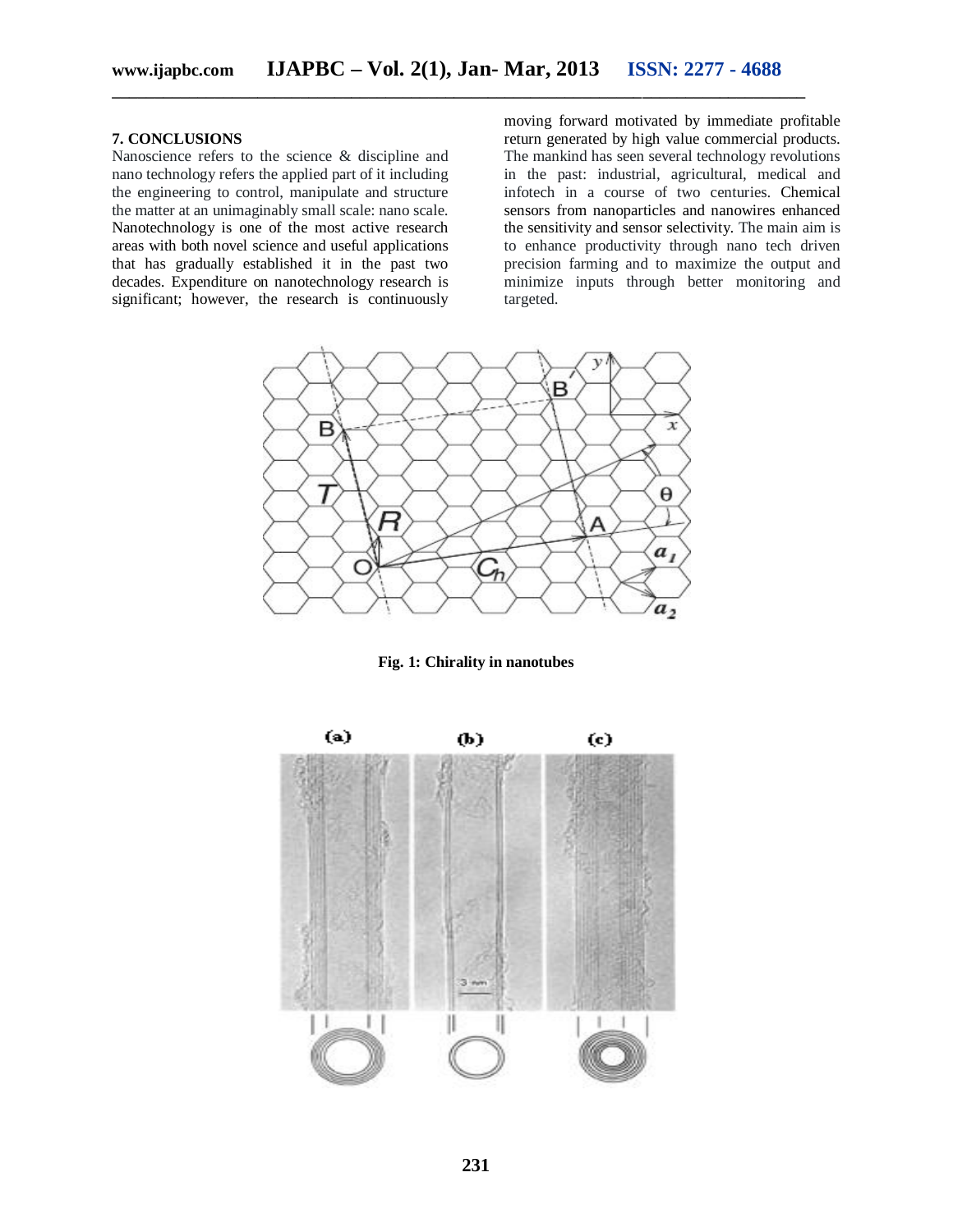**Fig. 2:(a) MWCNT (b) DWCNT and (c) MWCNT**



**Fig. 3: Schematic representation of various arrangements of graphitic platelets in carbon nanofibers (a) tubular (b) at angle and (c) perpendicular to the fiber axis**



**Fig. 4: Schematic outlines of the various approaches for the synthesis of nanoparticles**

#### **ACKNOWLEDGEMENTS**

The Corresponding author (M. C. Rao) is thankful to UGC for providing the financial assistance through Major Research Project (Link No. F. No. 40- 24/2011(SR))

#### **REFERENCES**

1. Varma R S, Saini R K, Dahiya R, Active manganese dioxide on silica: Oxidation of

alcohols under solvent free conditions using microwave, Tetrahedron Lett., 1997; 38; 7823.

- 2. Kidwai M, Sapra P, Org. Prep. Proc. Int., 2001; 33; 381.
- 3. Gedye R, Smith F, Westaway K, Ali H, The use of microwave-ovens for rapid organic-Synthesis, Tetrahedron Lett., 1986; 27; 279.